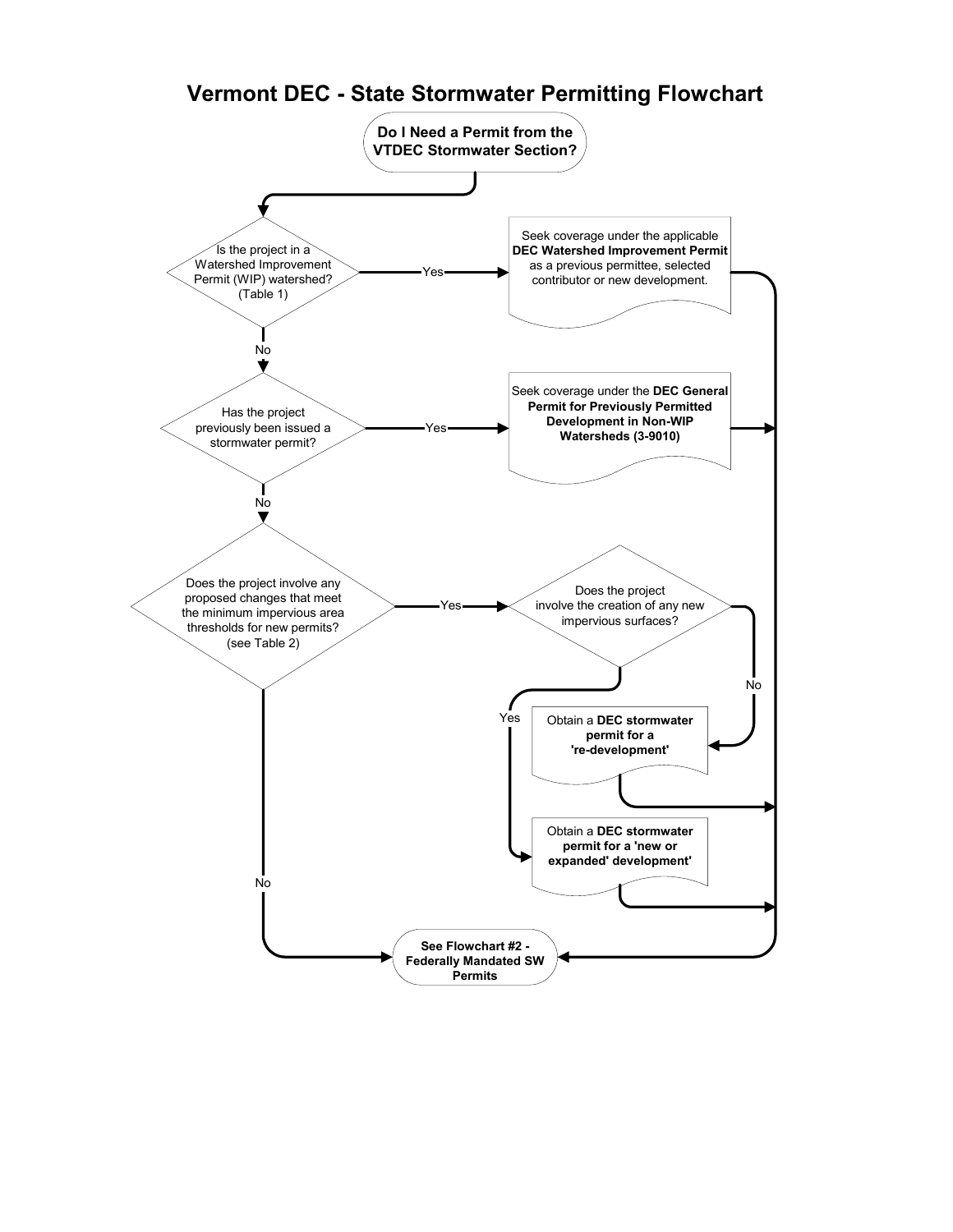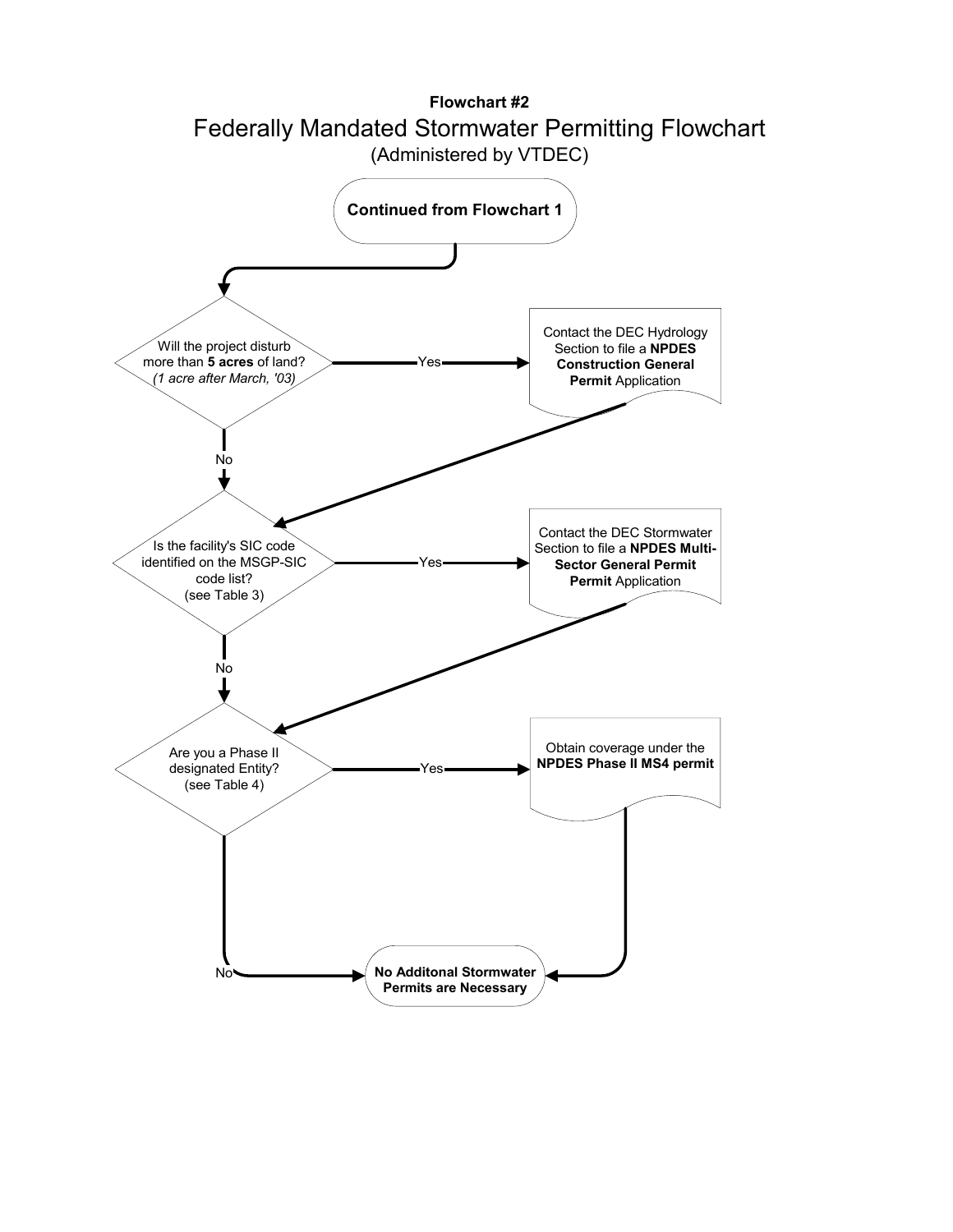#### *LIST OF WATERS THAT ARE PRINCIPALLY IMPAIRED DUE TO COLLECTED STORMWATER RUNOFF*

| Waterbody Basin County<br>ID |   |            | <b>Waterbody Name</b>                                                                                                          | Problem                                                                                                                   | Pollutant                                                                  |
|------------------------------|---|------------|--------------------------------------------------------------------------------------------------------------------------------|---------------------------------------------------------------------------------------------------------------------------|----------------------------------------------------------------------------|
| VT03-06                      | 3 | Rutland    | MOON BROOK, MOUTH LAND DEVELOPMENT;<br>TO 2.3 MILES<br><b>UPSTREAM</b>                                                         | EROSION; URBAN RUNOFF;<br>NO MONITORING DATA ON<br><b>POLLUTANTS</b>                                                      | UNDEFINED - TYPICAL<br>(SEDIMENT, NUTRIENTS,<br>PATHOGENS, TOXICS)         |
| VT05-07                      | 5 | Franklin   | <b>STEVENS BROOK,</b><br>UPSTREAM 6 MILES TO URBAN RUNOFF,<br>$I-89$                                                           | LAND DEVELOPMENT,<br>FROM RM 4.1 AT CVRR EROSION/SEDIMENTATION, ENRICHMENT, TOXICS<br>MORPHOLOGICAL<br><b>INSTABILITY</b> | SEDIMENT, ORGANIC<br>(METALS & ORGANICS)                                   |
| VT05-09                      | 5 | Chittenden | <b>INDIAN BROOK, FROM</b><br>RM 5.6 AT SUZIE<br><b>WILSON RD</b><br>UPSTREAM TO RM 9.8<br><b>AT BUTLERS</b><br>CORNERS (RT 15) | LAND DEVELOPMENT,<br><b>EROSION, URBAN RUNOFF;</b><br>NO MONITORING DATA ON<br><b>POLLUTANTS</b>                          | UNDEFINED-TYPICAL<br>(SED'T, NUTRIENT,<br>TOXICS, METAL,<br>PATHOGEN)      |
| VT05-10                      | 5 | Chittenden | <b>ENGLESBY BROOK</b>                                                                                                          | <b>URBAN STORMWTR</b><br>RUNOFF, BLANCHARD<br><b>BEACH CLOSURE</b>                                                        | PATHOGENS, UNDEFINED-<br><b>TYPICAL (METALS,</b><br>NUTRIENT, TOX, SED'MT) |
| VT05-11                      | 5 | Chittenden | <b>BARTLETT BROOK</b>                                                                                                          | LAND DEVELOPMENT,<br>EROSION, URBAN RUNOFF;<br>NO MONITORING DATA ON<br><b>POLLUTANTS</b>                                 | UNDEFINED - TYPICAL<br>(SEDIMENT, NUTRIENTS,<br><b>TOXICS, METALS)</b>     |
| VT05-11                      | 5 | Chittenden | <b>MUNROE BROOK</b>                                                                                                            | URBAN RUNOFF, EROSION,<br><b>LAND DEVELOPMENT</b>                                                                         | UNDEFINED-TYPICAL<br>(SED, NUTRIENT, METAL,<br>PATH); UNKNWN TOX'Y         |
| VT05-11                      | 5 | Chittenden | <b>POTASH BROOK</b>                                                                                                            | <b>URBAN RUNOFF, LAND</b><br>DEVELOPMENT, EROSION;<br><b>FREQUENT BEACH</b><br>CLOSURES (RED ROCKS)                       | SED'MT, PATHOGENS;<br>UNDEFINED-TYPICAL<br>(METALS, NUTRIENTS,<br>тох      |
| VT08-02                      | 8 | Chittenden | <b>ALLEN BROOK, FROM</b><br>1 MILE ABOVE MOUTH<br><b>UPSTREAM 5.5 MILES</b>                                                    | LAND DEVELOPMENT;<br><b>EROSION; URBAN RUNOFF</b>                                                                         | PATHOGENS, UNDEF-<br>TYPICAL (SED, TOXICS,<br>NUTRIENTS, METALS)           |
| VT08-02                      | 8 | Chittenden | <b>MUDDY BROOK -</b><br>TRIBUTARY #4                                                                                           | LAND DEVELOPMENT;<br><b>EROSION; URBAN RUNOFF</b>                                                                         | <b>TOXICS, ORGANIC</b><br>ENRICHMENT,<br><b>TEMPERATURE</b>                |
| VT08-02                      | 8 | Chittenden | SUNDERLAND BROOK<br>$(6.5$ MILES)                                                                                              | LAND DEVELOPMENT;<br><b>EROSION; URBAN RUNOFF</b>                                                                         | <b>TOXICS; UNDEFINED</b><br>(SEDIMENT, NUTRIENTS,<br>PATHOGENS, METALS)    |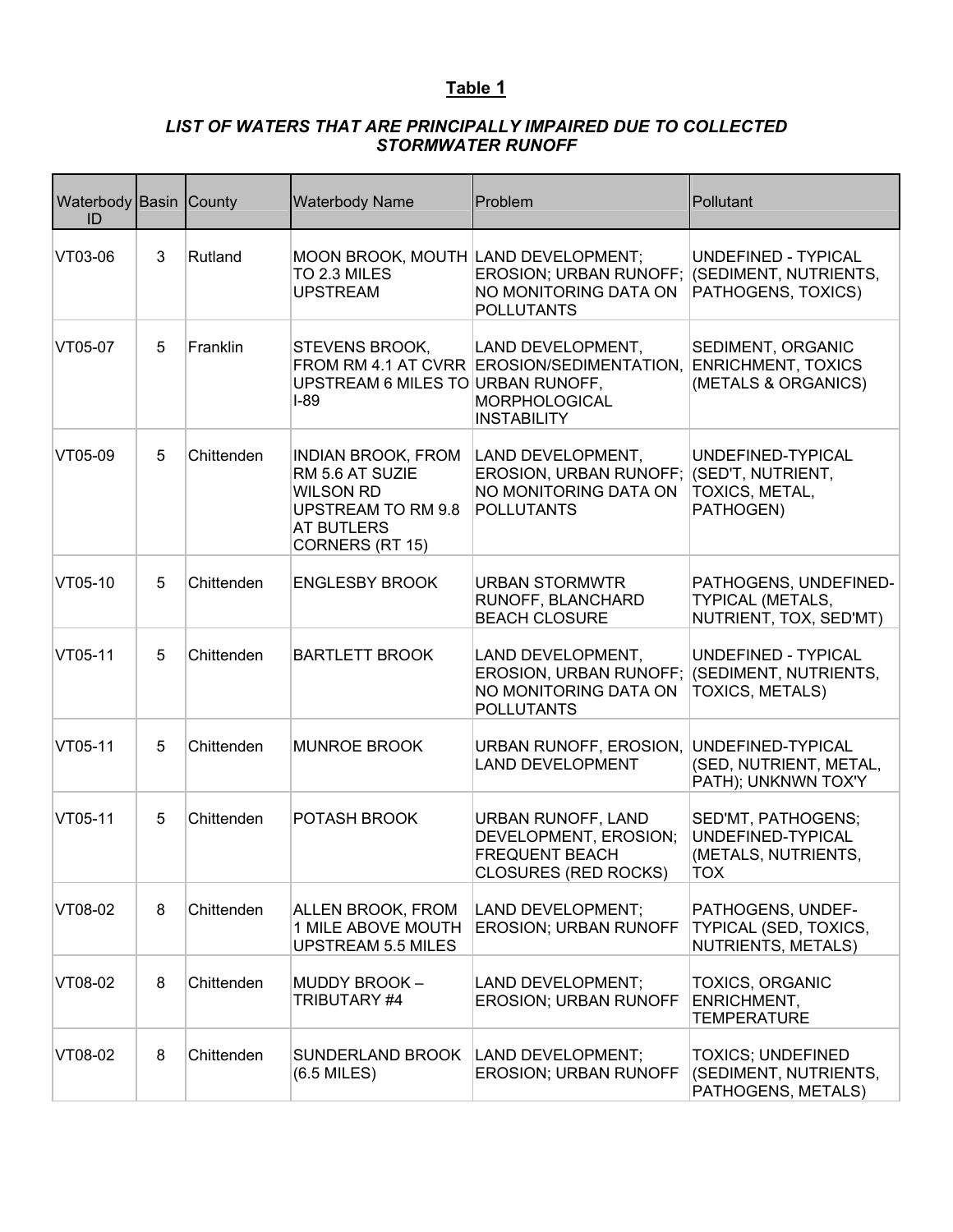| Waterbody Basin County<br>ID |    |            | <b>Waterbody Name</b>                                                                            | Problem                                                                                                                                          | Pollutant                                                          |
|------------------------------|----|------------|--------------------------------------------------------------------------------------------------|--------------------------------------------------------------------------------------------------------------------------------------------------|--------------------------------------------------------------------|
| VT08-02                      | 8  | Chittenden | <b>MOREHOUSE BROOK</b><br>$(1.5$ MILES)                                                          | URBAN RUNOFF, EROSION;<br>NO MONITORING DATA ON<br><b>POLLUTANTS</b>                                                                             | UNDEFINED - TYPICAL<br>(SEDIMENT, NUTRIENTS,<br>PATHOGENS, TOXICS) |
| VT08-20                      | 8  | Washington | SLIDE BROOK (0.7<br>MILES)                                                                       | <b>EROSION FROM</b><br><b>UPSTREAM AREAS IN</b><br>W/SHED & PARKING LOT;<br><b>LAND DEVELOPMENT</b>                                              | <b>SEDIMENT</b>                                                    |
| VT08-20                      | 8  | Washington | <b>RICE BROOK</b>                                                                                | <b>EROSION FROM UPSTRM</b><br><b>AREAS IN WATERSHED &amp;</b><br>PARKING LOT; LAND<br><b>DEVELOPMENT</b>                                         | <b>SEDIMENT</b>                                                    |
| VT08-20                      | 8  | Washington | CHASE BROOK, FROM<br><b>MOUTH UPSTREAM</b><br>FOR 0.5 MILE                                       | <b>RUNOFF FROM PARKING</b><br><b>AREAS</b>                                                                                                       | <b>SEDIMENT</b>                                                    |
| VT08-20                      | 8  | Washington | CLAY BROOK,<br><b>INFERNO ROAD AREA</b><br>$(0.1$ MILES)                                         | <b>SOIL EROSION</b><br><b>CONSTRUCTION</b><br><b>ACTIVITIES &amp; GRAVEL</b><br>PARKING LOT; INCREASED<br><b>PEAK STORMWATER</b><br><b>FLOWS</b> | SEDIMENT, IRON                                                     |
| VT10-06                      | 10 | Windsor    | <b>EAST BRANCH,</b><br>ROARING BROOK (0.5<br>MILE)                                               | LAND DEVELOPMENT,<br>EROSION, ROAD RUNOFF                                                                                                        | SEDIMENT, IRON                                                     |
| VT10-06                      | 10 | Windsor    | <b>ROARING BROOK</b><br>(LOWEST 1.5 MILES)                                                       | LAND DEVELOPMENT;<br>EROSION; ROAD RUNOFF                                                                                                        | <b>SEDIMENT</b>                                                    |
| VT11-15                      | 11 | Windham    | <b>STYLES BROOK (2)</b><br>MILES)                                                                | LAND DEVELOPMENT,<br><b>HYDROLOGIC</b><br><b>MODIFICATION</b>                                                                                    | <b>SEDIMENT</b>                                                    |
| VT11-15                      | 11 | Windham    | TRIB #1, NO. BRANCH,<br><b>BALL MTN BROOK,</b><br>ABOVE GOLF COURSE AREA, EROSION<br><b>POND</b> | URBAN RUNOFF, LAND<br>DEVELOPMENT IN STEEP                                                                                                       | <b>SEDIMENT</b>                                                    |
| VT12-05                      | 12 | Windham    | NO. BRANCH<br>DEERFIELD RIVER, 0.4<br>MILE ABOVE SNOW<br><b>LAKE TO TANNEY BRK</b><br><b>RD</b>  | <b>LAND DEVELOPMENT &amp;</b><br><b>CONSTRUCTION RELATED</b><br><b>EROSION</b>                                                                   | <b>SEDIMENT</b>                                                    |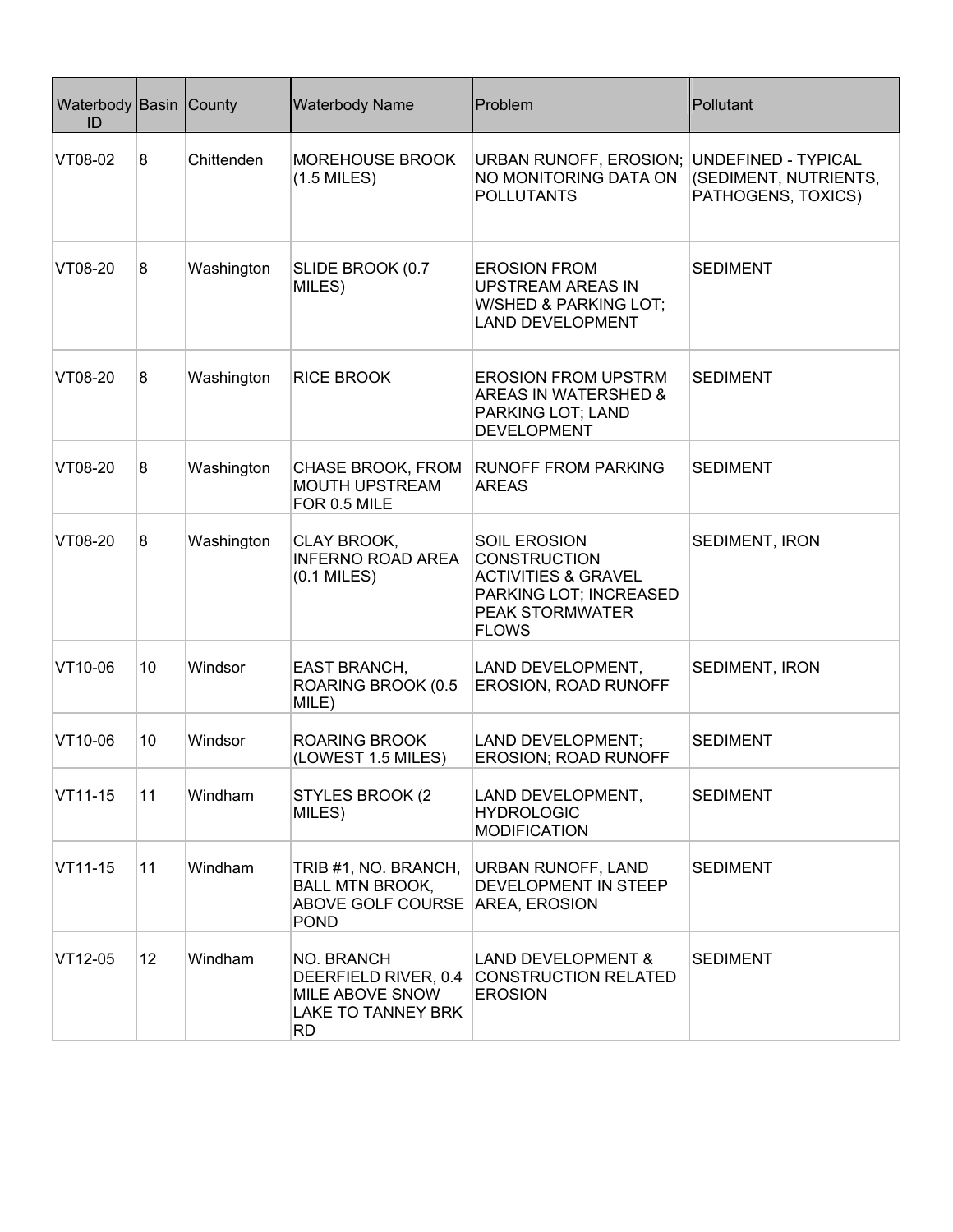#### *STORMWATER PERMIT REQUIRED?*

The existing stormwater management procedures, adopted in November 1997, require a permit for the discharge of collected stormwater runoff under any of the following situations:

*1. Stormwater runoff from a development in which the area of all impervious surfaces contributing runoff to one or more stormwater discharge points exceeds 2.0 acres.* 

*2. Stormwater runoff from a development in which the area of all impervious surfaces contributing runoff to one or more stormwater discharge points exceeds 1.0 acre, and the ratio of the area of the watershed at the point of discharge furthest downstream measured in square miles and the area of all impervious surfaces measured in acres is less than 3.0.* 

*3. Stormwater runoff from a development in which the area of all impervious surfaces contributing runoff to one or more stormwater discharge points exceeds 1.0 acre and the discharge is to:* 

- *a. a Class I wetland; or*
- *b. lakes and ponds that have drainage areas of less than 40 square miles and a drainage area to surface area ratio of less than 500, or tributaries of those lakes and ponds.*

*4. Stormwater runoff which is discharged to Class A waters.* 

*5. Stormwater runoff which is discharged to an Outstanding Resource Water as designated by the Vermont Water Resources Board because of its pristine physical and chemical water quality value (10 V.S.A. Section 1424a(d)(1)).* 

*6. Discharges of stormwater runoff which the Secretary determines contribute to a violation of the Vermont Water Quality Standards or could be a significant contributor of pollutants to waters of the State.* 

*7. Discharges of stormwater runoff defined in basin plans (as required by '303e of the federal Clean Water Act) as part of a strategy to achieve compliance with the Vermont Water Quality Standards and the State water quality policy (10 V.S.A. Section 1250).*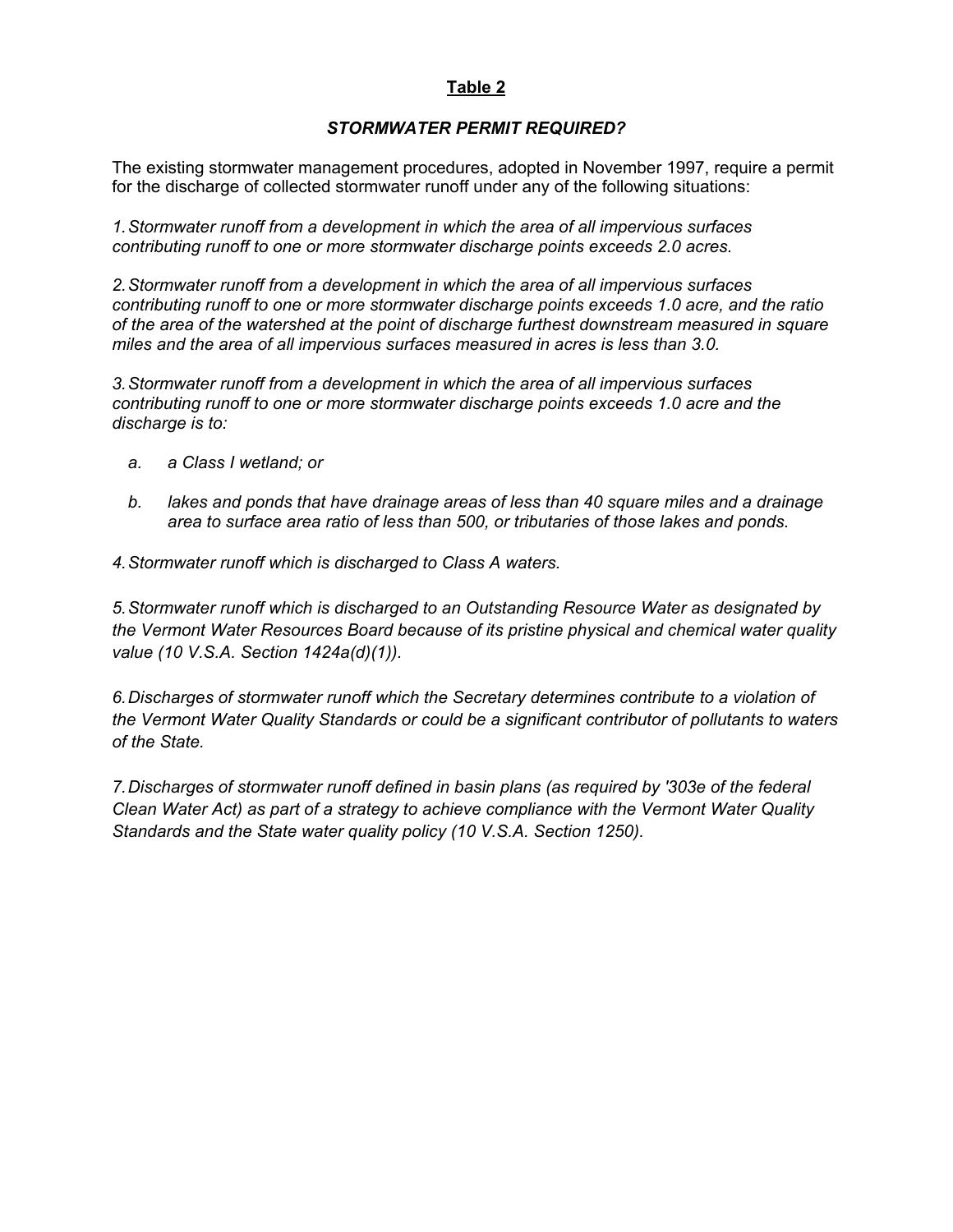#### *SECTORS OF INDUSTRIAL ACTIVITY COVERED BY THE NPDES MULTI-SECTOR GENERAL PERMIT*

|              | <b>SECTOR SECTOR DESCRIPTION</b>    | <b>SIC CODE</b>            | <b>ACTIVITY REPRESENTED</b>                                                                                                                                                                                |
|--------------|-------------------------------------|----------------------------|------------------------------------------------------------------------------------------------------------------------------------------------------------------------------------------------------------|
| A            | <b>Timber Products</b>              | 2421                       | <b>General Sawmills and Planning Mills</b>                                                                                                                                                                 |
|              |                                     | 2491                       | <b>Wood Preserving</b>                                                                                                                                                                                     |
|              |                                     | 2411                       | Log Storage and Handling                                                                                                                                                                                   |
|              |                                     | 2426                       | Hardwood Dimension and Flooring Mills                                                                                                                                                                      |
|              |                                     | 2429                       | Special Product Sawmills, Not Elsewhere<br>Classified                                                                                                                                                      |
|              |                                     | 2431-2439<br>(except 2434) | Millwork, Veneer, Plywood, and Structural<br>Wood                                                                                                                                                          |
|              |                                     | 2448, 2449                 | <b>Wood Containers</b>                                                                                                                                                                                     |
|              |                                     | 2451, 2452                 | <b>Wood Buildings and Mobile Homes</b>                                                                                                                                                                     |
|              |                                     | 2493                       | <b>Reconstituted Wood Products</b>                                                                                                                                                                         |
|              |                                     | 2499                       | Wood Products, Not Elsewhere Classified                                                                                                                                                                    |
| B            | Paper and Allied Products           | 2611                       | Pulp Mills                                                                                                                                                                                                 |
|              |                                     | 2621                       | Paper Mills                                                                                                                                                                                                |
|              |                                     | 2631                       | Paperboard Mills                                                                                                                                                                                           |
|              |                                     | 2652-2657                  | Paperboard Containers and Boxes                                                                                                                                                                            |
|              |                                     | 2671-2679                  | Converted Paper and Paperboard Products,<br><b>Except Containers and Boxes</b>                                                                                                                             |
| $\mathsf{C}$ | <b>Chemical and Allied Products</b> | 2812-2819                  | Industrial Inorganic Chemicals                                                                                                                                                                             |
|              |                                     | 2821-2824                  | Plastics Materials and Synthetic Resins,<br>Synthetic Rubber, Cellulosic and Other<br>Manmade Fibers Except Glass                                                                                          |
|              |                                     | 2833-2836                  | Medicinal chemicals and botanical products;<br>pharmaceutical preparations; invitro and invivo<br>diagnostic substances; biological products,<br>except diagnostic substances                              |
|              |                                     | 2841-2844                  | Soaps, Detergents, and Cleaning Preparations;<br>Perfumes, Cosmetics, and Other Toilet<br>Preparations                                                                                                     |
|              |                                     | 2851                       | Paints, Varnishes, Lacquers, Enamels, and<br><b>Allied Products</b>                                                                                                                                        |
|              |                                     | 2861-2869                  | Industrial Organic Chemicals                                                                                                                                                                               |
|              |                                     | 2873-2879                  | Agricultural Chemicals (including facilities that<br>make fertilizer solely from leather scraps and<br>leather dust)                                                                                       |
|              |                                     | 2891-2899                  | Miscellaneous Chemical Products                                                                                                                                                                            |
|              |                                     | 3952 (limited to<br>list)  | Inks and Paints, Including China Painting<br>Enamels, India Ink, Drawing Ink, Platinum<br>Paints for Burnt Wood or Leather Work, Paints<br>for China Painting, Artist's Paints and Artist's<br>Watercolors |
|              | Asphalt Paving and Roofing          |                            |                                                                                                                                                                                                            |
| D            | <b>Materials and Lubricants</b>     | 2951, 2952                 | Asphalt Paving and Roofing Materials                                                                                                                                                                       |
|              |                                     | 2992, 2999                 | Miscellaneous Products of Petroleum and Coal                                                                                                                                                               |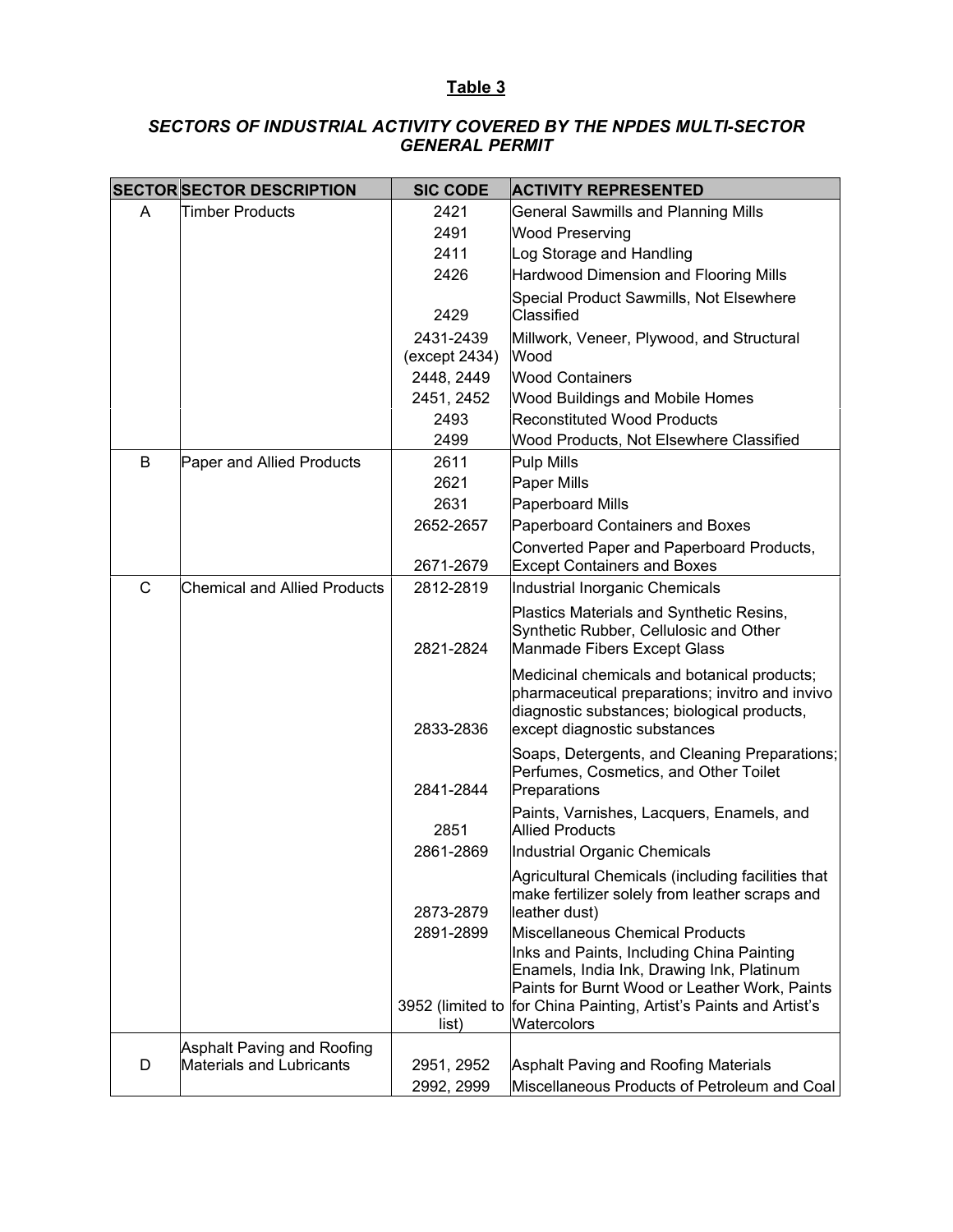|   | <b>SECTOR SECTOR DESCRIPTION</b>                        | <b>SIC CODE</b> | <b>ACTIVITY REPRESENTED</b>                                    |
|---|---------------------------------------------------------|-----------------|----------------------------------------------------------------|
|   | Glass Clay, Cement,                                     |                 |                                                                |
|   | Concrete, and Gypsum                                    |                 |                                                                |
| E | Products                                                | 3211            | <b>Flat Glass</b>                                              |
|   |                                                         | 3221, 3229      | Glass and Glassware, Pressed or Blown                          |
|   |                                                         | 3231            | Glass Products Made of Purchased Glass                         |
|   |                                                         | 3281            | <b>Cut Stone and Stone Products</b>                            |
|   |                                                         | 3291-3292       | Abrasive and Asbestos Products                                 |
|   |                                                         | 3296            | Mineral Wool                                                   |
|   |                                                         | 3299            | Nonmetallic Mineral Products, Not Elsewhere<br>Classified      |
|   |                                                         | 3241            | <b>Hydraulic Cement</b>                                        |
|   |                                                         | 3251-3259       | <b>Structural Clay Products</b>                                |
|   |                                                         | 3261-3269       | Pottery and Related Products                                   |
|   |                                                         | 3297            | Non-Clay Refractories                                          |
|   |                                                         | 3271-3275       | Concrete, Gypsum and Plaster Products                          |
|   |                                                         |                 | Minerals and Earth's, Ground, or Otherwise                     |
|   |                                                         | 3295            | Treated                                                        |
|   |                                                         |                 | Steel Works, Blast Furnaces, and Rolling and                   |
| F | <b>Primary Metals</b>                                   | 3312-3317       | <b>Finishing Mills</b>                                         |
|   |                                                         | 3321-3325       | Iron and Steel Foundries                                       |
|   |                                                         | 3331-3339       | Primary Smelting and Refining of Nonferrous<br><b>Metals</b>   |
|   |                                                         | 3341            | Secondary Smelting and Refining of<br>Nonferrous Metals        |
|   |                                                         | 3351-3357       | Rolling, Drawing, and Extruding of Nonferrous<br><b>Metals</b> |
|   |                                                         | 3363-3369       | Nonferrous Foundries (Castings)                                |
|   |                                                         | 3398, 3399      | Miscellaneous Primary Metal Products                           |
|   | Metal Mining (Ore Mining and                            |                 |                                                                |
| G | Dressing)                                               | 1011            | <b>Iron Ores</b>                                               |
|   |                                                         | 1021            | Copper Ores                                                    |
|   |                                                         | 1031            | Lead and Zinc Ores                                             |
|   |                                                         | 1041, 1044      | Gold and Silver Ores                                           |
|   |                                                         | 1061            | Ferroalloy Ores, Except Vanadium                               |
|   |                                                         | 1081            | <b>Metal Mining Services</b>                                   |
|   |                                                         | 1094, 1099      | Miscellaneous Metal Ores                                       |
| H | Coal Mines and Coal Mining<br><b>Related Facilities</b> | 1221-1241       | Coal Mines and Coal Mining-Related Facilities                  |
|   | Oil and Gas Extraction and                              |                 |                                                                |
| I | Refining                                                | 1311            | <b>Crude Petroleum and Natural Gas</b>                         |
|   |                                                         | 1321            | Natural Gas Liquids                                            |
|   |                                                         | 1381-1389       | Oil and Gas Field Services                                     |
|   |                                                         | 2911            | Petroleum Refineries                                           |
| J | Mineral Mining and Dressing                             | 1411            | <b>Dimension Stone</b>                                         |
|   |                                                         | 1422-1429       | Crushed and Broken Stone, Including Rip Rap                    |
|   |                                                         | 1481            | Nonmetallic Minerals Services, Except Fuels                    |
|   |                                                         | 1442, 1446      | Sand and Gravel                                                |
|   |                                                         | 1455, 1459      | Clay, Ceramic, and Refractory Materials                        |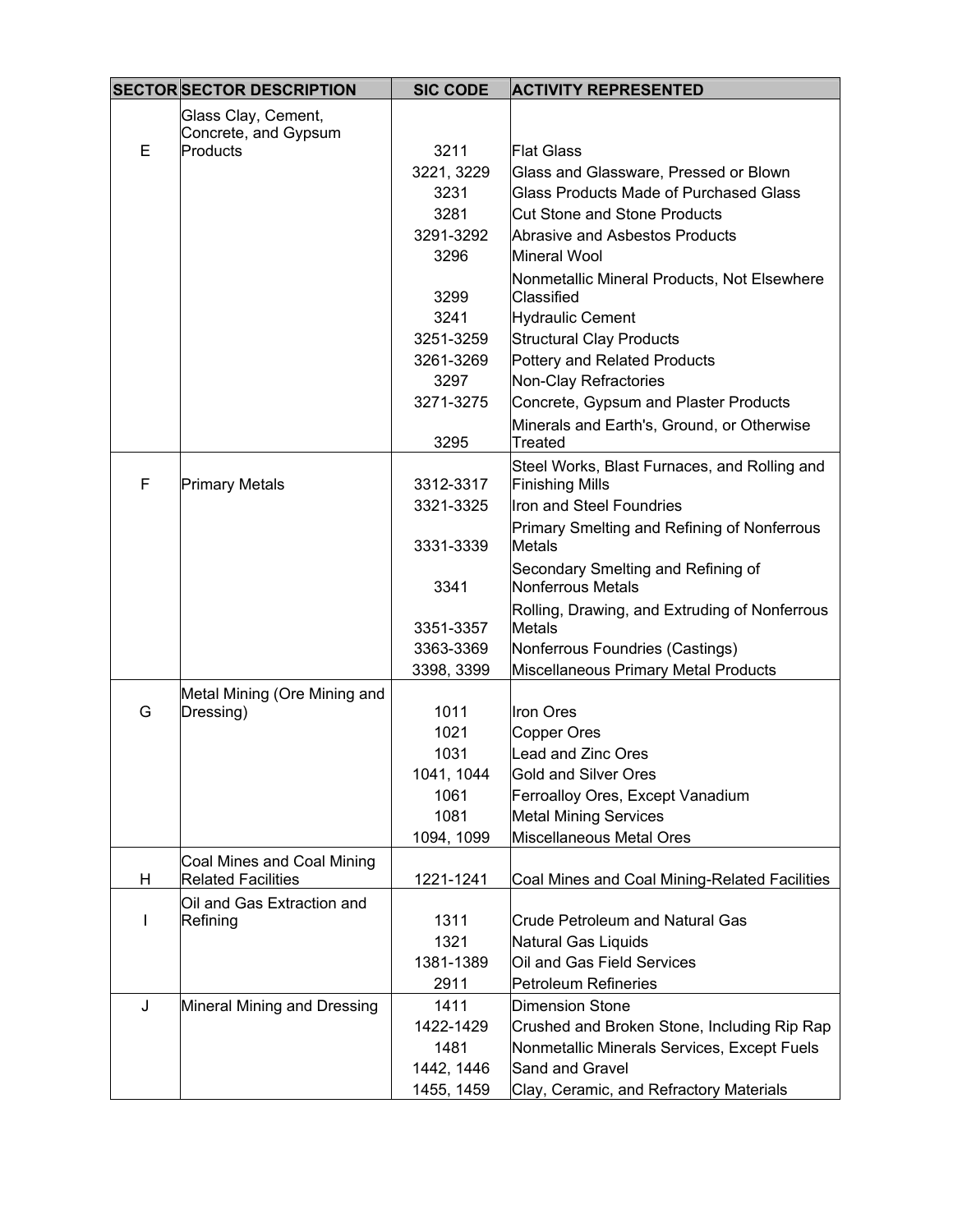|              | <b>SECTOR SECTOR DESCRIPTION</b>                              | <b>SIC CODE</b>                      | <b>ACTIVITY REPRESENTED</b>                                                                                           |
|--------------|---------------------------------------------------------------|--------------------------------------|-----------------------------------------------------------------------------------------------------------------------|
|              |                                                               | 1474-1479                            | Chemical and Fertilizer Mineral Mining<br>Miscellaneous Nonmetallic Minerals, Except                                  |
|              |                                                               | 1499                                 | <b>Fuels</b>                                                                                                          |
|              |                                                               |                                      |                                                                                                                       |
| Κ            | Hazardous Waste Treatment,<br>Storage, or Disposal Facilities | HZ                                   | Hazardous Waste Treatment, Storage or<br>Disposal                                                                     |
| L            | Landfills and Land Application<br><b>Sites</b>                | LF                                   | Landfills, Land Application Sites, and Open<br>Dumps                                                                  |
| M            | Automobile Salvage Yards                                      | 5015                                 | Automobile Salvage Yards                                                                                              |
| $\mathsf{N}$ | <b>Scrap Recycling Facilities</b>                             | 5093                                 | <b>Scrap Recycling Facilities</b>                                                                                     |
| O            | <b>Steam Electric Generating</b><br><b>Facilities</b>         | <b>SE</b>                            | <b>Steam Electric Generating Facilities</b>                                                                           |
| P            | Land Transportation and<br>Warehousing                        | 4011, 4013<br>4111-4173<br>4212-4231 | Railroad Transportation<br>Local and Highway Passenger Transportation<br>Motor Freight Transportation and Warehousing |
|              |                                                               | 4311                                 | <b>United States Postal Service</b>                                                                                   |
|              |                                                               | 5171                                 | Petroleum Bulk Stations and Terminals                                                                                 |
| Q            | <b>Water Transportation</b>                                   | 4412-4499                            | <b>Water Transportation</b>                                                                                           |
| R            | Ship and Boat Building or<br><b>Repairing Yards</b>           | 3731, 3732                           | Ship and Boat Building or Repairing Yards                                                                             |
| $\mathbf S$  | Air Transportation                                            | 4512-4581                            | <b>Air Transportation Facilities</b>                                                                                  |
| $\bar{T}$    | <b>Treatment Works</b>                                        | <b>TW</b>                            | <b>Treatment Works</b>                                                                                                |
| U            | <b>Food and Kindred Products</b>                              | 2011-2015                            | <b>Meat Products</b>                                                                                                  |
|              |                                                               | 2021-2026                            | Dairy Products                                                                                                        |
|              |                                                               | 2032                                 | Canned, Frozen and Preserved Fruits,<br><b>Vegetables and Food Specialties</b>                                        |
|              |                                                               | 2041-2048                            | <b>Grain Mill Products</b>                                                                                            |
|              |                                                               | 2051-2053                            | <b>Bakery Products</b>                                                                                                |
|              |                                                               | 2061-2068                            | <b>Sugar and Confectionery Products</b>                                                                               |
|              |                                                               | 2074-2079                            | <b>Fats and Oils</b>                                                                                                  |
|              |                                                               | 2082-2087                            | <b>Beverages</b>                                                                                                      |
|              |                                                               | 2091-2099                            | Miscellaneous Food Preparations and Kindred<br>Products                                                               |
|              |                                                               | 2111-2141                            | <b>Tobacco Products</b>                                                                                               |
|              | Textile Mills, Apparel, and<br><b>Other Fabric Product</b>    |                                      |                                                                                                                       |
| $\vee$       | Manufacturing, Leather and<br><b>Leather Products</b>         | 2211-2299                            | <b>Textile Mill Products</b>                                                                                          |
|              |                                                               |                                      |                                                                                                                       |
|              |                                                               | 2311-2399                            | Apparel and Other Finished Products Made<br><b>From Fabrics and Similar Materials</b>                                 |
|              |                                                               | 3131-3199                            |                                                                                                                       |
|              |                                                               | (except 3111)                        | Leather Products                                                                                                      |
| W            | <b>Furniture and Fixtures</b>                                 | 2511-2599                            | <b>Furniture and Fixtures</b>                                                                                         |
|              |                                                               | 2434                                 | <b>Wood Kitchen Cabinets</b>                                                                                          |
| X            | Printing and Publishing                                       | 2711-2796                            | Printing, Publishing, and Allied Industries.                                                                          |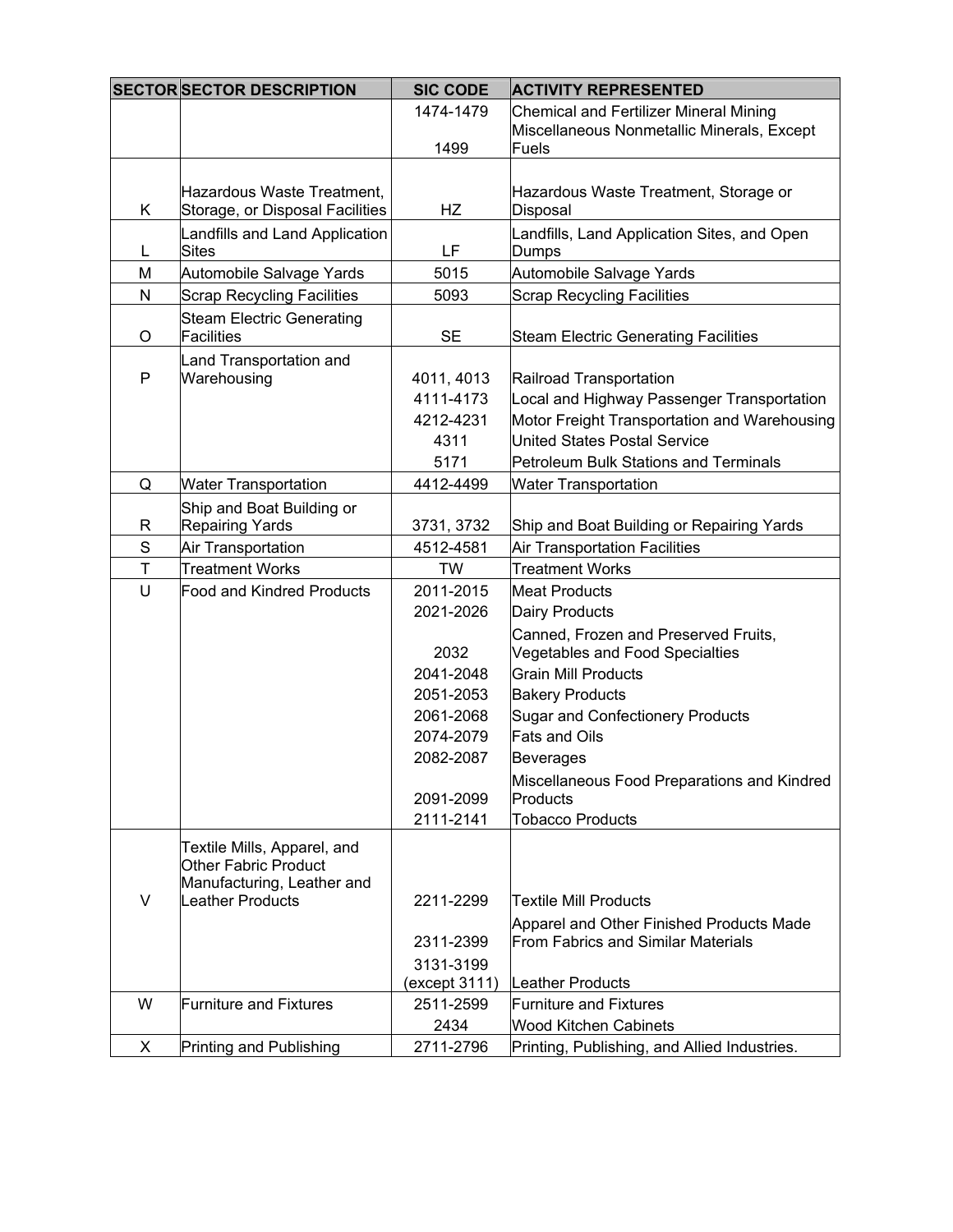|           | <b>SECTOR SECTOR DESCRIPTION</b>                                          | <b>SIC CODE</b>                                                         | <b>ACTIVITY REPRESENTED</b>                                                                                                                                                                                                                                                                                                                                        |
|-----------|---------------------------------------------------------------------------|-------------------------------------------------------------------------|--------------------------------------------------------------------------------------------------------------------------------------------------------------------------------------------------------------------------------------------------------------------------------------------------------------------------------------------------------------------|
|           | Rubber, Miscellaneous Plastic<br>Products, and Miscellaneous              |                                                                         |                                                                                                                                                                                                                                                                                                                                                                    |
| Y         | Manufacturing Industries.                                                 | 3011<br>3021                                                            | <b>Tires and Inner Tubes</b><br><b>Rubber and Plastics Footwear</b>                                                                                                                                                                                                                                                                                                |
|           |                                                                           | 3052, 3053                                                              | Gaskets, Packing, and Sealing Devices and<br>Rubber and Plastics Hose and Belting                                                                                                                                                                                                                                                                                  |
|           |                                                                           | 3061, 3069<br>3081-3089<br>3931                                         | <b>Fabricated Rubber Products, Not Elsewhere</b><br><b>Classified</b><br>Miscellaneous Plastics Products<br>Musical Instruments                                                                                                                                                                                                                                    |
|           |                                                                           | 3942-3949                                                               | Dolls, Toys, Games and Sporting and Athletic<br>Goods                                                                                                                                                                                                                                                                                                              |
|           |                                                                           | 3951-3955<br>(except 3952<br>facilities as<br>specified in<br>Sector C) | Pens, Pencils, and Other Artists' Materials                                                                                                                                                                                                                                                                                                                        |
|           |                                                                           | 3961, 3965<br>3991-3999                                                 | Costume Jewelry, Costume Novelties, Buttons,<br>and Miscellaneous Notions, Except Precious<br>Metal                                                                                                                                                                                                                                                                |
|           | Leather Tanning and                                                       |                                                                         | Miscellaneous Manufacturing Industries                                                                                                                                                                                                                                                                                                                             |
| Z         | Finishing                                                                 | 3111                                                                    | Leather Tanning and Finishing                                                                                                                                                                                                                                                                                                                                      |
| AA        | <b>Fabricated Metal Products</b>                                          | 3411-3499<br>3911-3915<br>3479                                          | <b>Fabricated Metal Products, Except Machinery</b><br>and Transportation Equipment and Cutting,<br><b>Engraving and Allied Services</b><br>Jewerly, Silverware, and Plated Ware<br>Coating, Engraving, and Allied Services                                                                                                                                         |
| AB        | <b>Transportation Equipment,</b><br>Industrial or Commercial<br>Machinery | 3511-3599<br>(except 3571-<br>3579)                                     | Industrial and Commercial Machinery (except<br>Computer and Office Equipment-see Sector<br>AC)                                                                                                                                                                                                                                                                     |
|           |                                                                           | 3711-3799<br>(except<br>3731,3732)                                      | Transportation Equipment (except Ship and<br>Boat Building and Repairing-see Sector R)                                                                                                                                                                                                                                                                             |
| <b>AC</b> | Electronic, Electrical,<br>Photographic, and Optical<br>Goods             | 3612-3699                                                               | Electronic, Electrical Equipment and<br>Components, except Computer Equipment                                                                                                                                                                                                                                                                                      |
|           |                                                                           | 3812-3873<br>3571-3579                                                  | Measuring, Analyzing and Controlling<br>Instrument; Photographic and Optical Goods;<br><b>Watches and Clocks</b><br>Computer and Office Equipment                                                                                                                                                                                                                  |
| AD        | <b>Non-Classified Facilities</b>                                          | N/A                                                                     | Other storm water discharges designated by<br>the Director as needing a permit (see 40 CFR<br>122.26(g)(1)(l)) or any facility discharging<br>storm water associated with industrial activity<br>not described by any of Sectors A-AC. Note:<br>Facilities may not elect to be covered under<br>Sector AD. Only the Director may assign a<br>facility to Sector AD |